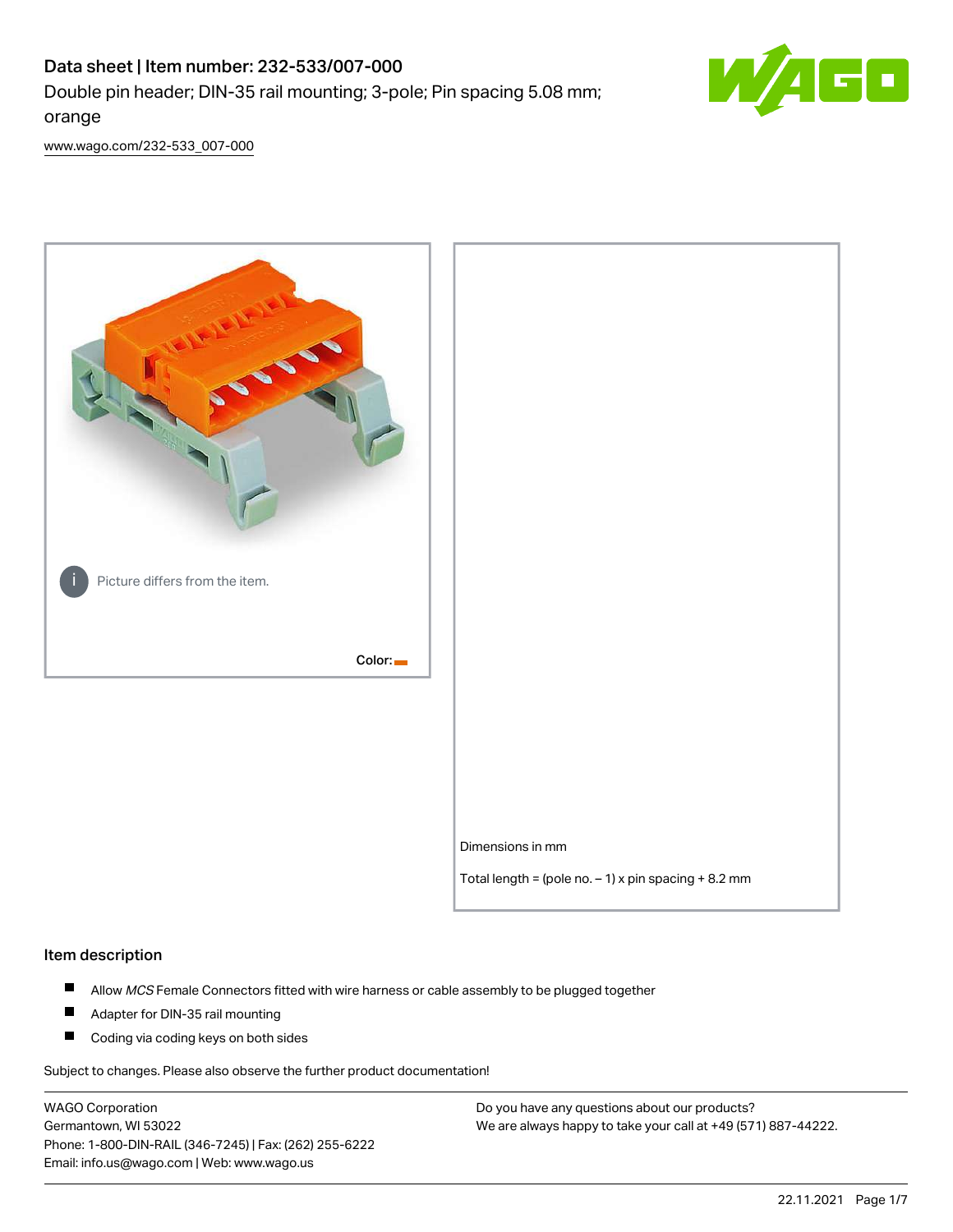

## Data Notes

| Safety information 1 | The <i>MCS – MULTI CONNECTION SYSTEM</i> includes connectors<br>without breaking capacity in accordance with DIN EN 61984. When<br>used as intended, these connectors must not be connected<br>/disconnected when live or under load. The circuit design should<br>ensure header pins, which can be touched, are not live when<br>unmated. |
|----------------------|--------------------------------------------------------------------------------------------------------------------------------------------------------------------------------------------------------------------------------------------------------------------------------------------------------------------------------------------|
| Variants:            | Other pole numbers<br>Other versions (or variants) can be requested from WAGO Sales or<br>configured at https://configurator.wago.com/                                                                                                                                                                                                     |

## Electrical data

## IEC Approvals

| Ratings per                 | IEC/EN 60664-1                                                        |
|-----------------------------|-----------------------------------------------------------------------|
| Ratings (note)              | Notice: Male connectors must not be live when disconnected!           |
| Rated voltage (III / 3)     | 250 V                                                                 |
| Rated surge voltage (III/3) | 4 <sub>k</sub> V                                                      |
| Rated voltage (III/2)       | 320 V                                                                 |
| Rated surge voltage (III/2) | 4 <sub>k</sub> V                                                      |
| Nominal voltage (II/2)      | 630 V                                                                 |
| Rated surge voltage (II/2)  | 4 <sub>k</sub> V                                                      |
| Rated current               | 12A                                                                   |
| Legend (ratings)            | $(III / 2)$ $\triangle$ Overvoltage category III / Pollution degree 2 |

## UL Approvals

| Approvals per                  | UL 1059 |
|--------------------------------|---------|
| Rated voltage UL (Use Group B) | 300 V   |
| Rated current UL (Use Group B) | 15 A    |
| Rated voltage UL (Use Group D) | 300 V   |
| Rated current UL (Use Group D) | 10 A    |

## Ratings per UL

| Rated voltage UL 1977 | 600 V |
|-----------------------|-------|
| Rated current UL 1977 |       |

Subject to changes. Please also observe the further product documentation!

| <b>WAGO Corporation</b>                                | Do you have any questions about our products?                 |  |
|--------------------------------------------------------|---------------------------------------------------------------|--|
| Germantown, WI 53022                                   | We are always happy to take your call at +49 (571) 887-44222. |  |
| Phone: 1-800-DIN-RAIL (346-7245)   Fax: (262) 255-6222 |                                                               |  |
| Email: info.us@wago.com   Web: www.wago.us             |                                                               |  |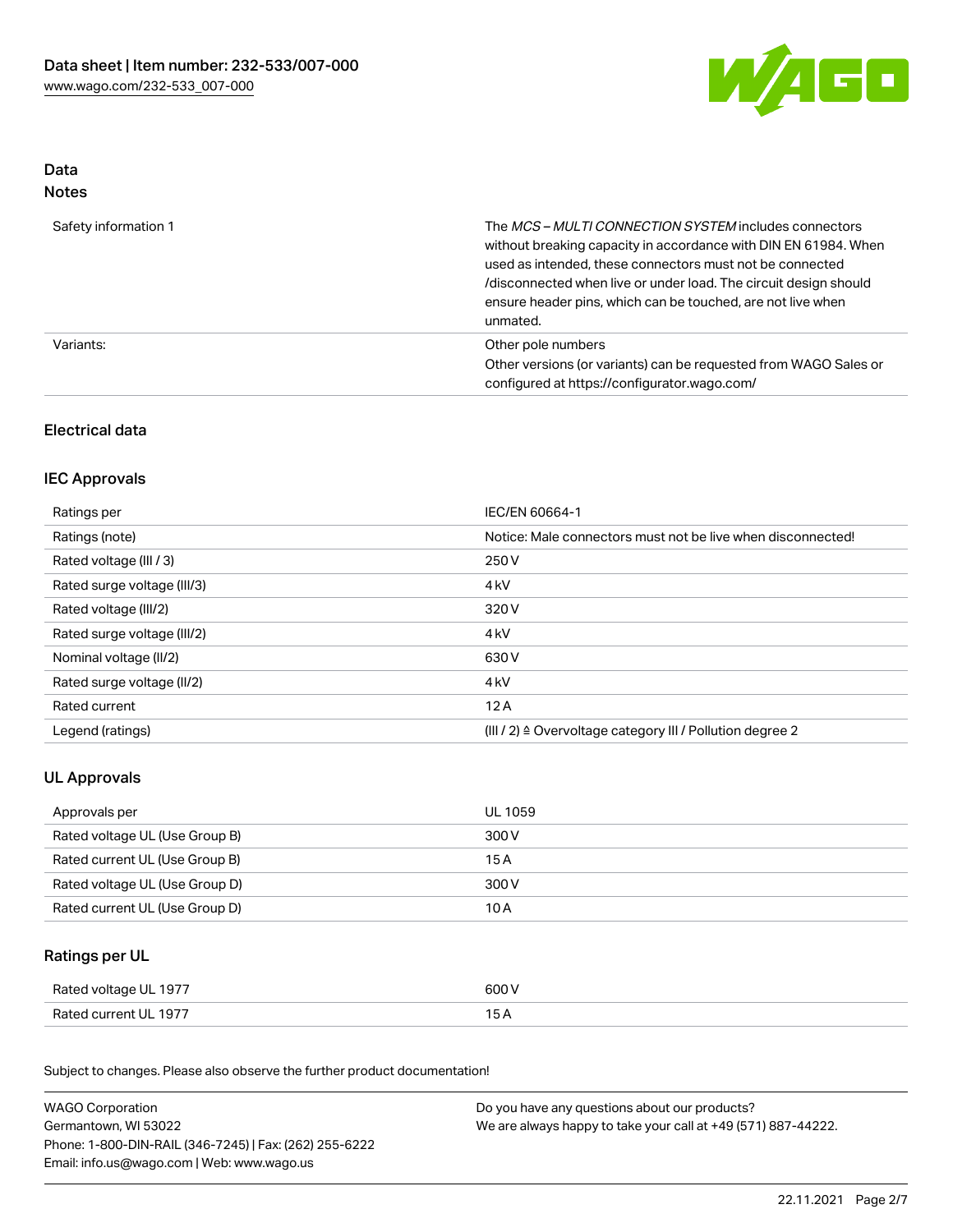

## CSA Approvals

| Approvals per                                                              | <b>CSA</b>              |
|----------------------------------------------------------------------------|-------------------------|
| Rated voltage CSA (Use Group B)                                            | 300V                    |
| Rated current CSA (Use Group B)                                            | 15A                     |
| Rated voltage CSA (Use Group D)                                            | 300V                    |
| Rated current CSA (Use Group D)                                            | 10A                     |
|                                                                            |                         |
| <b>Connection data</b>                                                     |                         |
| Total number of potentials                                                 | 3                       |
| Number of connection types                                                 | 1                       |
| Number of levels                                                           | 1                       |
|                                                                            |                         |
| <b>Connection 1</b>                                                        |                         |
| Number of poles                                                            | 3                       |
|                                                                            |                         |
| Physical data                                                              |                         |
| Pin spacing                                                                | 5.08 mm / 0.2 inch      |
| Width                                                                      | 18.44 mm / 0.726 inch   |
| Height from upper-edge of DIN-rail                                         | 15 mm / 0.591 inch      |
| Depth                                                                      | 42.5 mm / 1.673 inch    |
|                                                                            |                         |
| Mechanical data                                                            |                         |
| Mounting type                                                              | DIN-35 rail             |
|                                                                            |                         |
| Plug-in connection                                                         |                         |
|                                                                            |                         |
| Contact type (pluggable connector)                                         | Male connector/plug     |
| Connector (connection type)                                                | for pluggable connector |
| Mismating protection<br>Locking of plug-in connection                      | No                      |
|                                                                            | Without                 |
| <b>Material data</b>                                                       |                         |
|                                                                            |                         |
| Color                                                                      | orange                  |
| Material group                                                             | ı                       |
| Insulation material                                                        | Polyamide (PA66)        |
| Flammability class per UL94                                                | V <sub>0</sub>          |
| Subject to changes. Please also observe the further product documentation! |                         |
|                                                                            |                         |
| WACO Corporation                                                           |                         |

WAGO Corporation Germantown, WI 53022 Phone: 1-800-DIN-RAIL (346-7245) | Fax: (262) 255-6222 Email: info.us@wago.com | Web: www.wago.us

Do you have any questions about our products? We are always happy to take your call at +49 (571) 887-44222.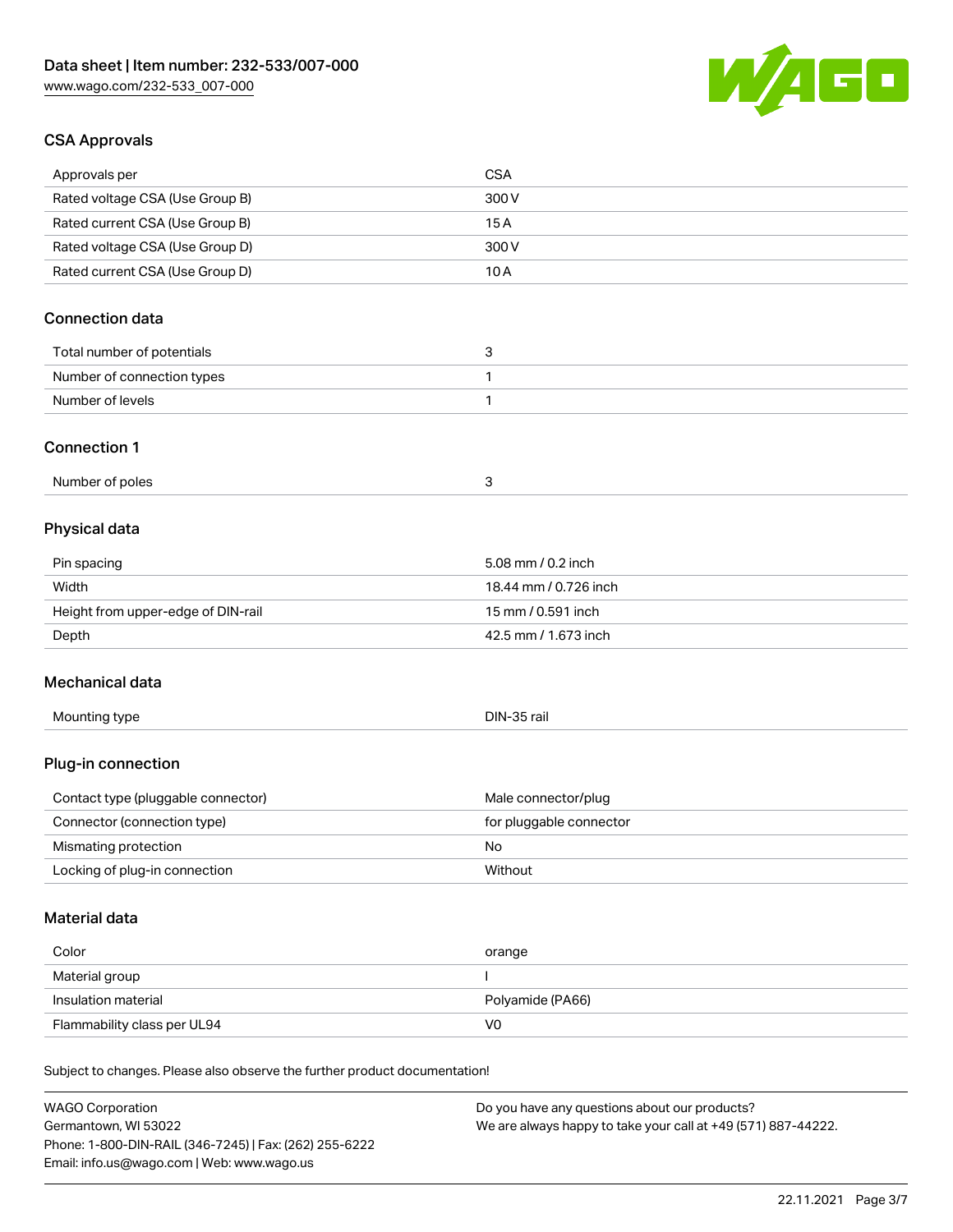[www.wago.com/232-533\\_007-000](http://www.wago.com/232-533_007-000)



| Contact material | Electrolytic copper (E <sub>Cu</sub> ) |
|------------------|----------------------------------------|
| Contact plating  | tin-plated                             |
| Fire load        | $0.13$ MJ                              |
| Weight           | 5.2 g                                  |
|                  |                                        |

## Environmental requirements

| Limit temperature range | ⊥+100 °ົ<br>-60 |
|-------------------------|-----------------|
|-------------------------|-----------------|

#### Commercial data

| Product Group         | 3 (Multi Conn. System) |
|-----------------------|------------------------|
| PU (SPU)              | 50 Stück               |
| Packaging type        | box                    |
| Country of origin     | DE.                    |
| <b>GTIN</b>           | 4045454339791          |
| Customs tariff number | 8536694040             |

## Approvals / Certificates

#### Country specific Approvals

| Logo                      | Approval                                     | <b>Additional Approval Text</b> | Certificate<br>name |
|---------------------------|----------------------------------------------|---------------------------------|---------------------|
|                           | CВ<br>DEKRA Certification B.V.               | IEC 61984                       | NL-39756            |
| <b>EMA</b><br><b>NEUR</b> | <b>KEMA/KEUR</b><br>DEKRA Certification B.V. | EN 61984                        | 2190761.01          |

#### Ship Approvals

Email: info.us@wago.com | Web: www.wago.us

|                         |                                                                            |                                                               | Certificate |
|-------------------------|----------------------------------------------------------------------------|---------------------------------------------------------------|-------------|
| Logo                    | Approval                                                                   | <b>Additional Approval Text</b>                               | name        |
| ABS                     | <b>ABS</b>                                                                 |                                                               | $19-$       |
|                         | American Bureau of Shipping                                                |                                                               | HG15869876- |
|                         |                                                                            |                                                               | <b>PDA</b>  |
|                         | BV                                                                         | <b>IEC 60998</b>                                              | 11915/D0 BV |
|                         | Bureau Veritas S.A.                                                        |                                                               |             |
|                         | <b>DNV GL</b>                                                              | EN 60998                                                      | TAE000016Z  |
|                         | Det Norske Veritas, Germanischer Lloyd                                     |                                                               |             |
|                         | Subject to changes. Please also observe the further product documentation! |                                                               |             |
| <b>WAGO Corporation</b> |                                                                            | Do you have any questions about our products?                 |             |
| Germantown, WI 53022    |                                                                            | We are always happy to take your call at +49 (571) 887-44222. |             |
|                         | Phone: 1-800-DIN-RAIL (346-7245)   Fax: (262) 255-6222                     |                                                               |             |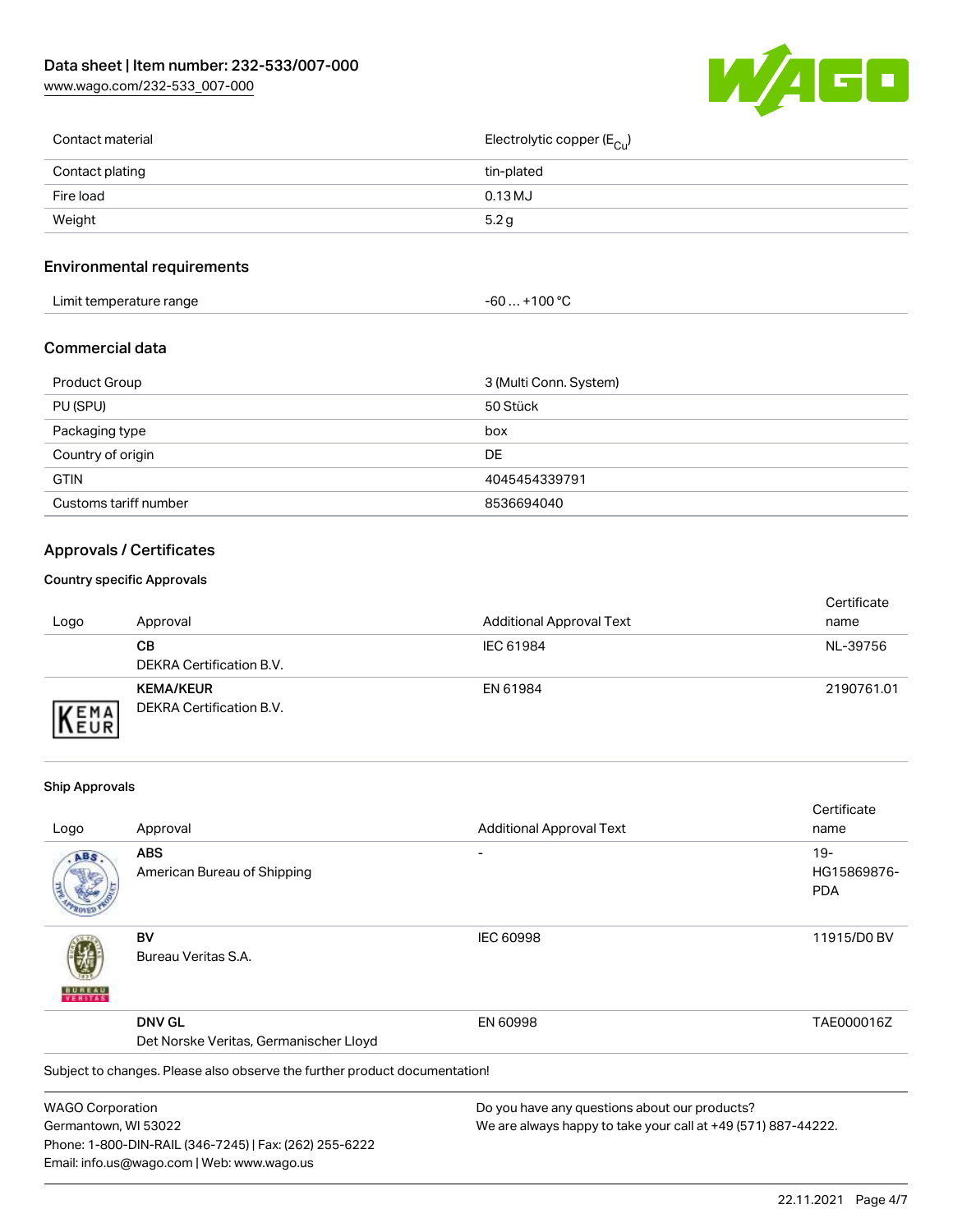

#### UL-Approvals

| Logo                  | Approval                                    | <b>Additional Approval Text</b> | Certificate<br>name |
|-----------------------|---------------------------------------------|---------------------------------|---------------------|
| 8                     | UL<br>UL International Germany GmbH         | <b>UL 1977</b>                  | E45171              |
| $\boldsymbol{\theta}$ | <b>UR</b><br>Underwriters Laboratories Inc. | <b>UL 1059</b>                  | E45172              |

#### **Counterpart**



Item no.231-303/026-000 Female plug; 3-pole; 12 AWG max; pin spacing 5.08 mm; 1 conductor per pole; orange [www.wago.com/231-303/026-000](https://www.wago.com/231-303/026-000)

#### Optional accessories

#### Coding

#### **Coding**

|                      | Item no.: 231-129                                                                                                      | www.wago.com/231-129 |  |
|----------------------|------------------------------------------------------------------------------------------------------------------------|----------------------|--|
|                      | Coding key; snap-on type; light gray                                                                                   |                      |  |
| Carrier rail         |                                                                                                                        |                      |  |
| Mounting accessories |                                                                                                                        |                      |  |
|                      | Item no.: 210-197                                                                                                      | www.wago.com/210-197 |  |
|                      | Steel carrier rail; 35 x 15 mm; 1.5 mm thick; 2 m long; slotted; similar to EN 60715; silver-colored                   |                      |  |
|                      | Item no.: 210-198                                                                                                      |                      |  |
|                      | Copper carrier rail; 35 x 15 mm; 2.3 mm thick; 2 m long; unslotted; according to EN 60715; copper-<br>colored          | www.wago.com/210-198 |  |
|                      | Item no.: 210-504                                                                                                      |                      |  |
|                      | Steel carrier rail; 35 x 7.5 mm; 1 mm thick; 2 m long; slotted; galvanized; according to EN 60715; silver-<br>colored  | www.wago.com/210-504 |  |
|                      | Item no.: 210-505                                                                                                      |                      |  |
|                      | Steel carrier rail; 35 x 7.5 mm; 1 mm thick; 2 m long; unslotted; galvanized; according to EN 60715;<br>silver-colored | www.wago.com/210-505 |  |
|                      | Item no.: 210-506                                                                                                      |                      |  |
|                      | Steel carrier rail; 35 x 15 mm; 1.5 mm thick; 2 m long; unslotted; galvanized; similar to EN 60715; silver-            | www.wago.com/210-506 |  |
|                      | colored                                                                                                                |                      |  |

Item no.: 210-508

Subject to changes. Please also observe the further product documentation!

WAGO Corporation Germantown, WI 53022 Phone: 1-800-DIN-RAIL (346-7245) | Fax: (262) 255-6222 Email: info.us@wago.com | Web: www.wago.us

Do you have any questions about our products? We are always happy to take your call at +49 (571) 887-44222.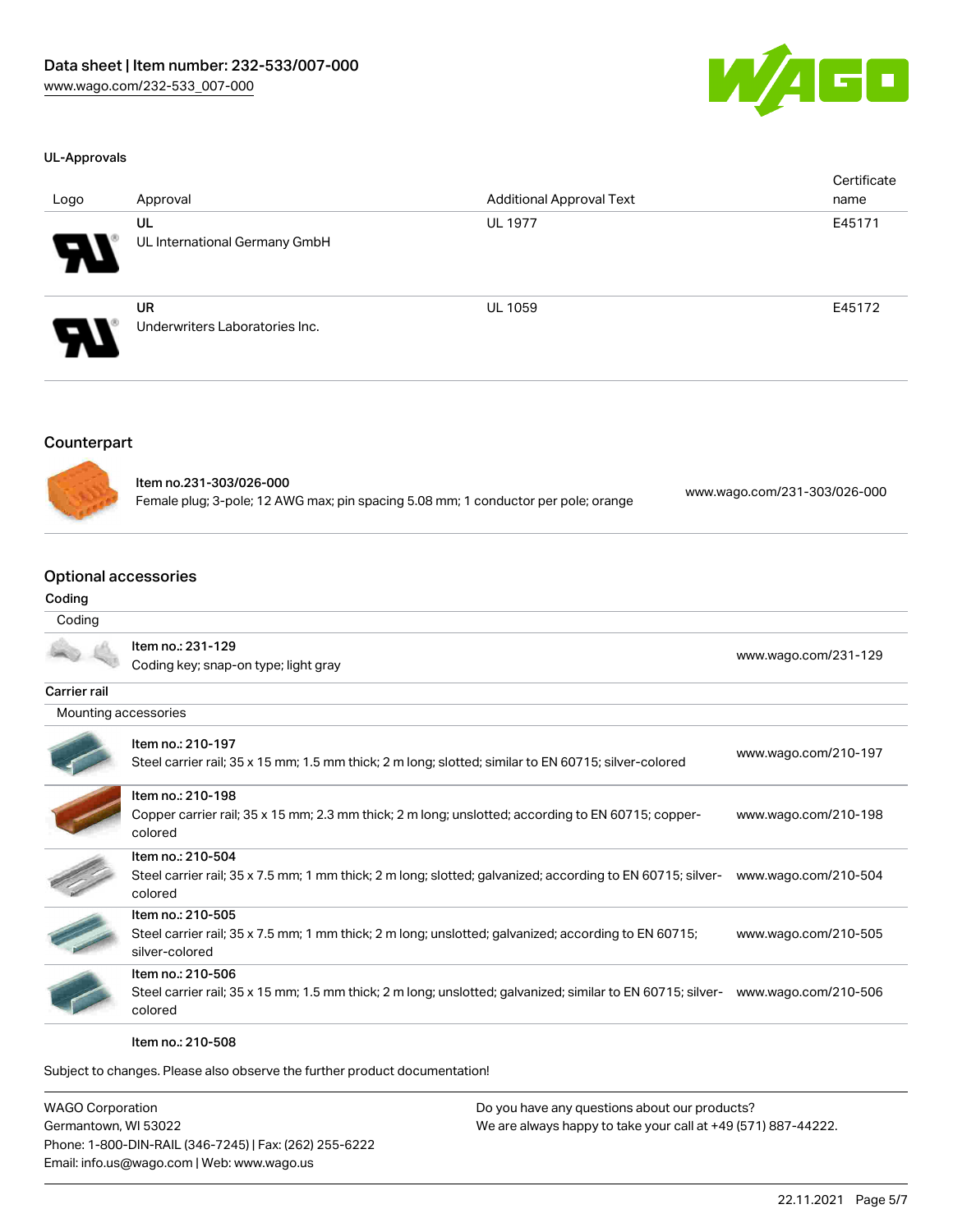# Data sheet | Item number: 232-533/007-000

[www.wago.com/232-533\\_007-000](http://www.wago.com/232-533_007-000)



| ı |  |
|---|--|
| ۰ |  |
| ۱ |  |
|   |  |
|   |  |

Steel carrier rail; 35 x 15 mm; 1.5 mm thick; 2 m long; slotted; galvanized; similar to EN 60715; silvercolored [www.wago.com/210-508](http://www.wago.com/210-508)

| Item no.: 210-113<br>Steel carrier rail; 35 x 7.5 mm; 1 mm thick; 2 m long; unslotted; according to EN 60715; silver-colored                                          | www.wago.com/210-113 |
|-----------------------------------------------------------------------------------------------------------------------------------------------------------------------|----------------------|
| Item no.: 210-118<br>Steel carrier rail; 35 x 15 mm; 2.3 mm thick; 2 m long; unslotted; according to EN 60715; silver-colored                                         | www.wago.com/210-118 |
| Item no.: 210-112<br>Steel carrier rail; 35 x 7.5 mm; 1 mm thick; 2 m long; slotted; according to EN 60715; "Hole width 25 mm; www.wago.com/210-112<br>silver-colored |                      |
| Item no.: 210-114<br>Steel carrier rail; 35 x 15 mm; 1.5 mm thick; 2 m long; unslotted; similar to EN 60715; silver-colored                                           | www.wago.com/210-114 |
| Item no.: 210-115<br>Steel carrier rail; 35 x 7.5 mm; 1 mm thick; 2 m long; slotted; according to EN 60715; "Hole width 18 mm; www.wago.com/210-115<br>silver-colored |                      |
| Item no.: 210-196<br>Aluminum carrier rail; 35 x 8.2 mm; 1.6 mm thick; 2 m long; unslotted; similar to EN 60715; silver-colored                                       | www.wago.com/210-196 |

## Downloads Documentation

| <b>Additional Information</b>     |            |               |          |
|-----------------------------------|------------|---------------|----------|
| Technical explanations            | 2019 Apr 3 | pdf<br>2.0 MB | Download |
|                                   |            |               |          |
| <b>CAD files</b>                  |            |               |          |
| CAD data                          |            |               |          |
| 2D/3D Models 232-533/007-000      |            | <b>URL</b>    | Download |
| CAE data                          |            |               |          |
| EPLAN Data Portal 232-533/007-000 |            | <b>URL</b>    | Download |
| EPLAN Data Portal 232-533/007-000 |            | <b>URL</b>    | Download |
| ZUKEN Portal 232-533/007-000      |            | URL           | Download |

Subject to changes. Please also observe the further product documentation!

WAGO Corporation Germantown, WI 53022 Phone: 1-800-DIN-RAIL (346-7245) | Fax: (262) 255-6222 Email: info.us@wago.com | Web: www.wago.us Do you have any questions about our products? We are always happy to take your call at +49 (571) 887-44222.